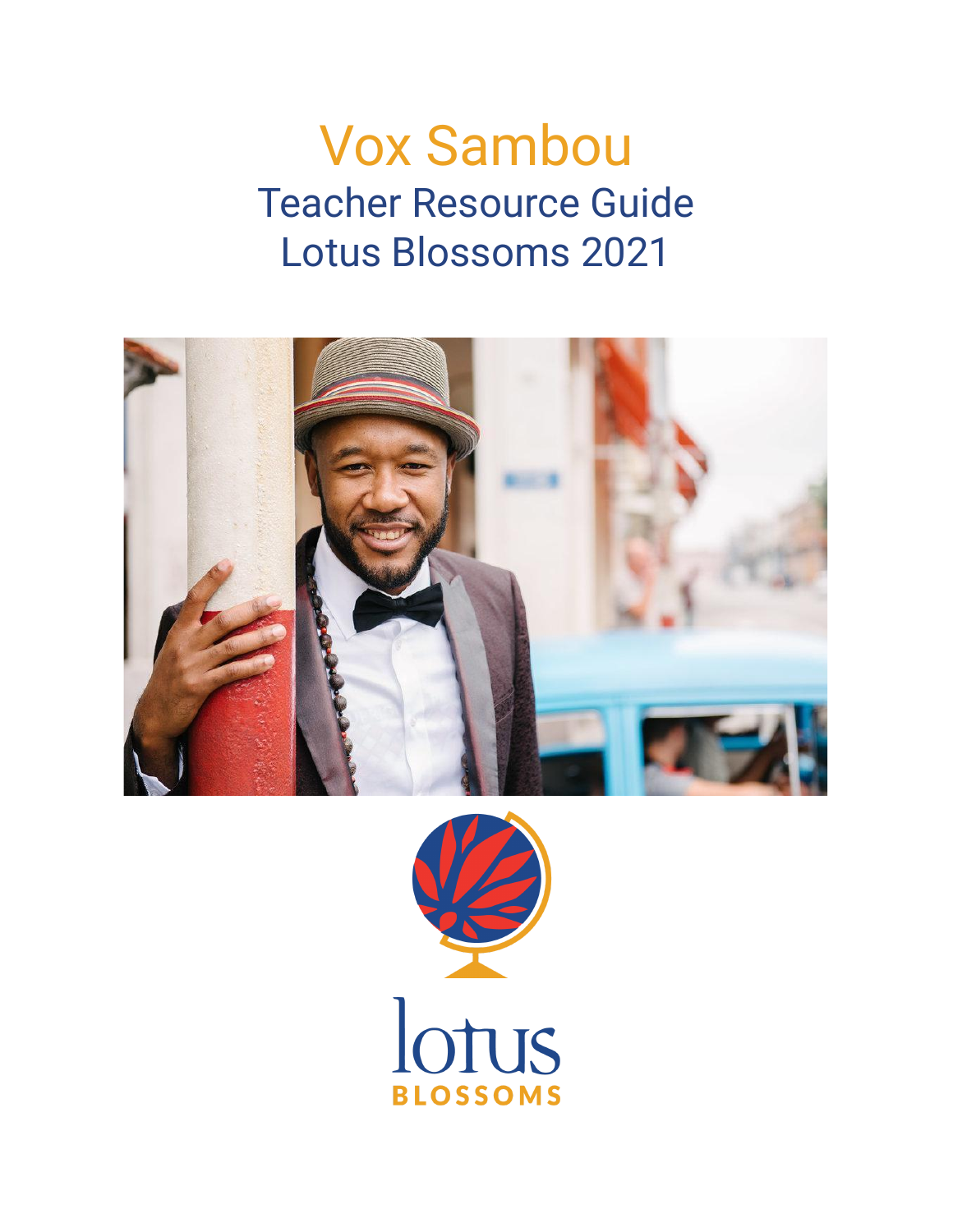# **About Vox Sambou**

Vox Sambou is an MC, poet, and multilingual performer who writes and performs in Creole, French, English, Spanish, and Portuguese. He comes from Limbé, Haiti, and is a founding member of Montreal-based hip-hop collective, Nomadic Massive.

A Haitian-Canadian, his music focuses on the traditional

rhythms of Haiti mixed with elements of Afrobeat, jazz, reggae, and hip-hop. Vox's artistry is influenced by a strong commitment to calling out injustices and social imbalances. His message is one of great positivity that not only reflects the realities of life in Montreal as a Caribbean immigrant, but also the relationship between artists in the Americas.

Vox recently won two prestigious awards this past November at the All African Music Awards (AFRIMA) for music collaborations with artists such as Afrontronix, a Lotus World Music and Arts Festival artist 2019.

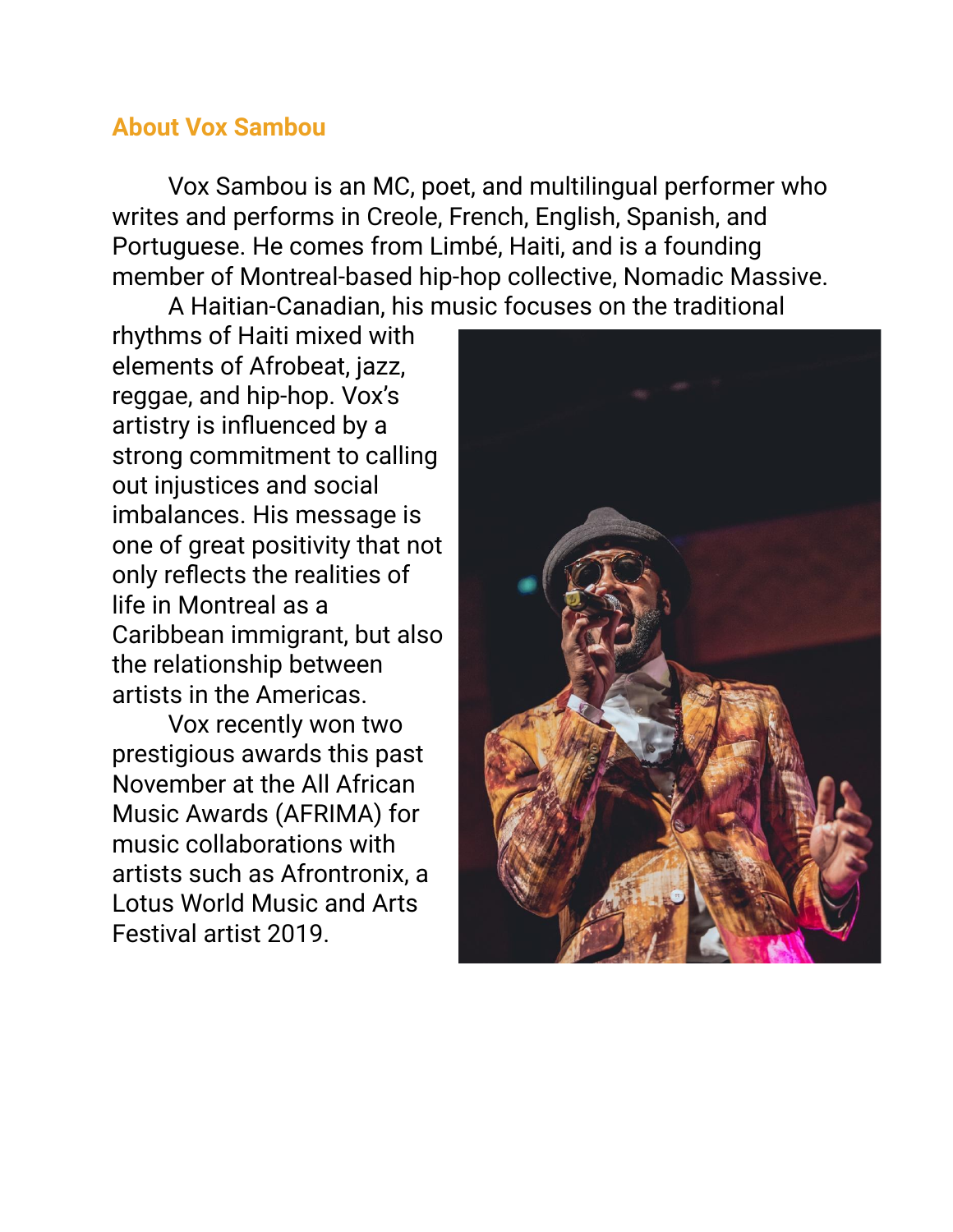## **Vox Sambou's Music**

Vox Sambou's unique sound is created by fusing several different musical styles, including:

#### **Traditional Haitian Rhythms**

Haitian music's distinct rhythms come largely from the practice of Vodou. Vodou is a religion and cultural practice unique to Haiti, which draws upon West African religious practices and traditions and Catholic influence. An integral of Vodou practice is its intricate drumming tradition, which utilizes various types of drums and rhythms. Vodou drumming has influenced nearly all of modern Haitian music.<sup>1</sup>

#### **Jazz**

Jazz is a musical form, often improvisational, developed by African Americans and influenced by both European harmonic structure and African rhythms. It was developed partially from ragtime and blues.<sup>2</sup>

#### **Afrobeat**

The musical genre afrobeat originated in the 1960s and 1970s as a blend of traditional Yoruba music with jazz, West African highlife, and funk. The pioneering style of afrobeat is identified with the Nigerian artist Fela Kuti. $3$ 

#### **Reggae**

Reggae is a style of popular music that originated in Jamaica in the late 1960s and quickly emerged as the country's dominant music. It is based on ska, an earlier form of Jamaican popular music, and employs a heavy four-beat rhythm driven by drums, bass guitar, electric guitar, and the "scraper," a corrugated stick that is rubbed by a plain stick.<sup>4</sup>

#### **Hip-hop**

Hip-hop is a cultural movement that attained widespread popularity in the 1980s and '90s. Although widely considered a synonym for rap music, the term hip-hop refers to a complex culture of aural and visual art forms.<sup>5</sup>

<sup>1</sup> <http://www.haitianmusic.net/haitian-voodoo-drumming/>

<sup>2</sup> <https://www.britannica.com/art/jazz>

<sup>3</sup> <https://theculturetrip.com/africa/nigeria/articles/fela-kuti-s-afrobeat-legacy/>

<sup>4</sup> <https://www.britannica.com/art/reggae>

<sup>5</sup> <https://www.britannica.com/art/hip-hop>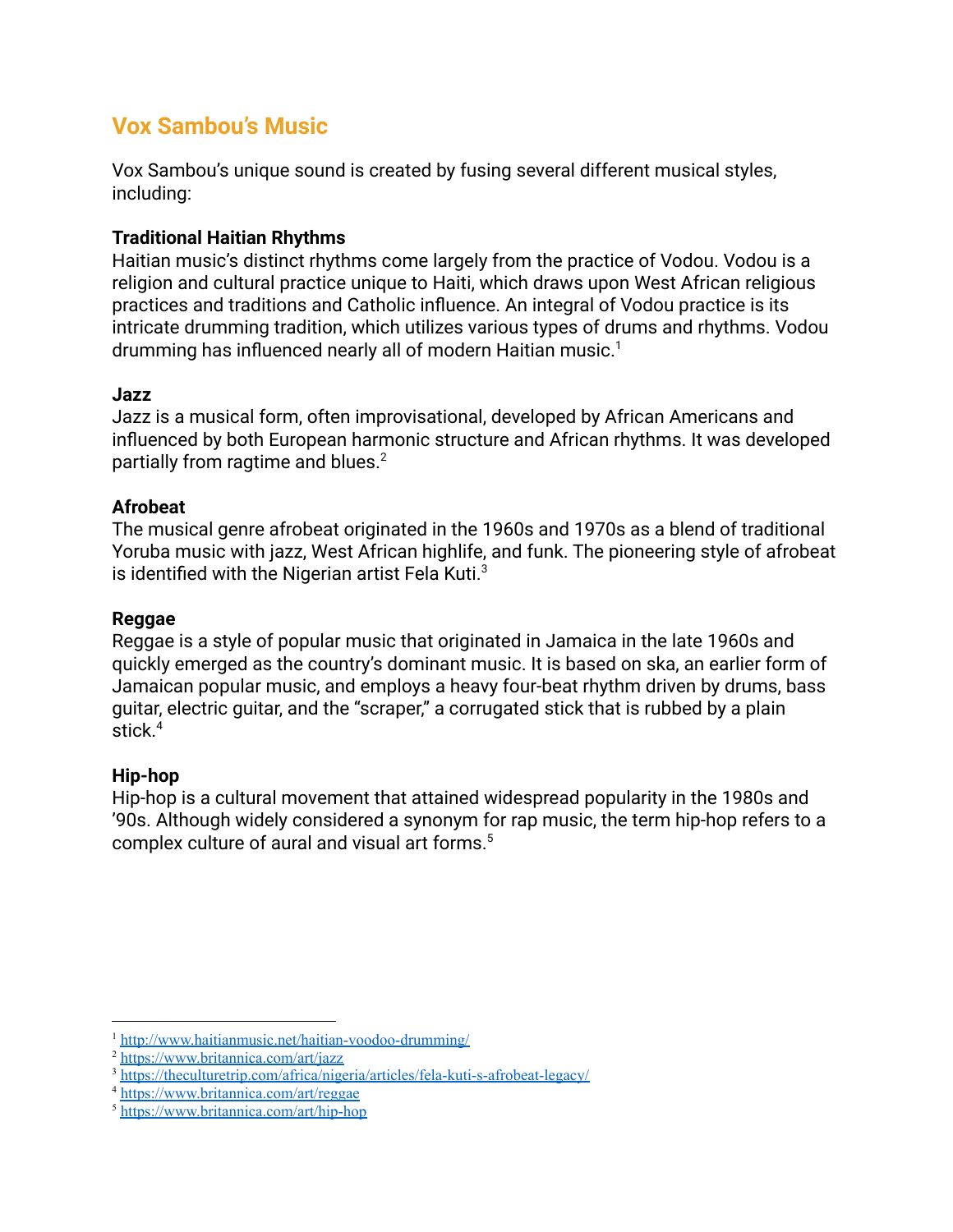# **The Republic of Haiti**

The Republic of Haiti holds a special place in history as the world's first black-led republic.

- Capital: Port-au-Prince
- Population 10.2 million
- Area: 10,714 square miles
- Major languages: Kreyol (Haitian Creole), French
- Currency: Gourde<sup>6</sup>





Haiti shares the island of Hispaniola with the Dominican Republic. Haiti has beautiful beaches along the Caribbean sea, and its topography is rugged, with about two-thirds of the total land area above  $1,600$  feet.<sup>7</sup>

# **For more information about Haiti, visit:**

- Haitian [Geography](https://www.britannica.com/place/Haiti#ref54456)
- Haitian [Cultural](https://www.britannica.com/place/Haiti/Housing#ref54476) Life
- [Haitian](https://www.britannica.com/place/Haiti/Housing#ref217447) History

<sup>6</sup> <https://www.bbc.com/news/world-latin-america-19548810>

<sup>7</sup> <https://www.britannica.com/place/Haiti>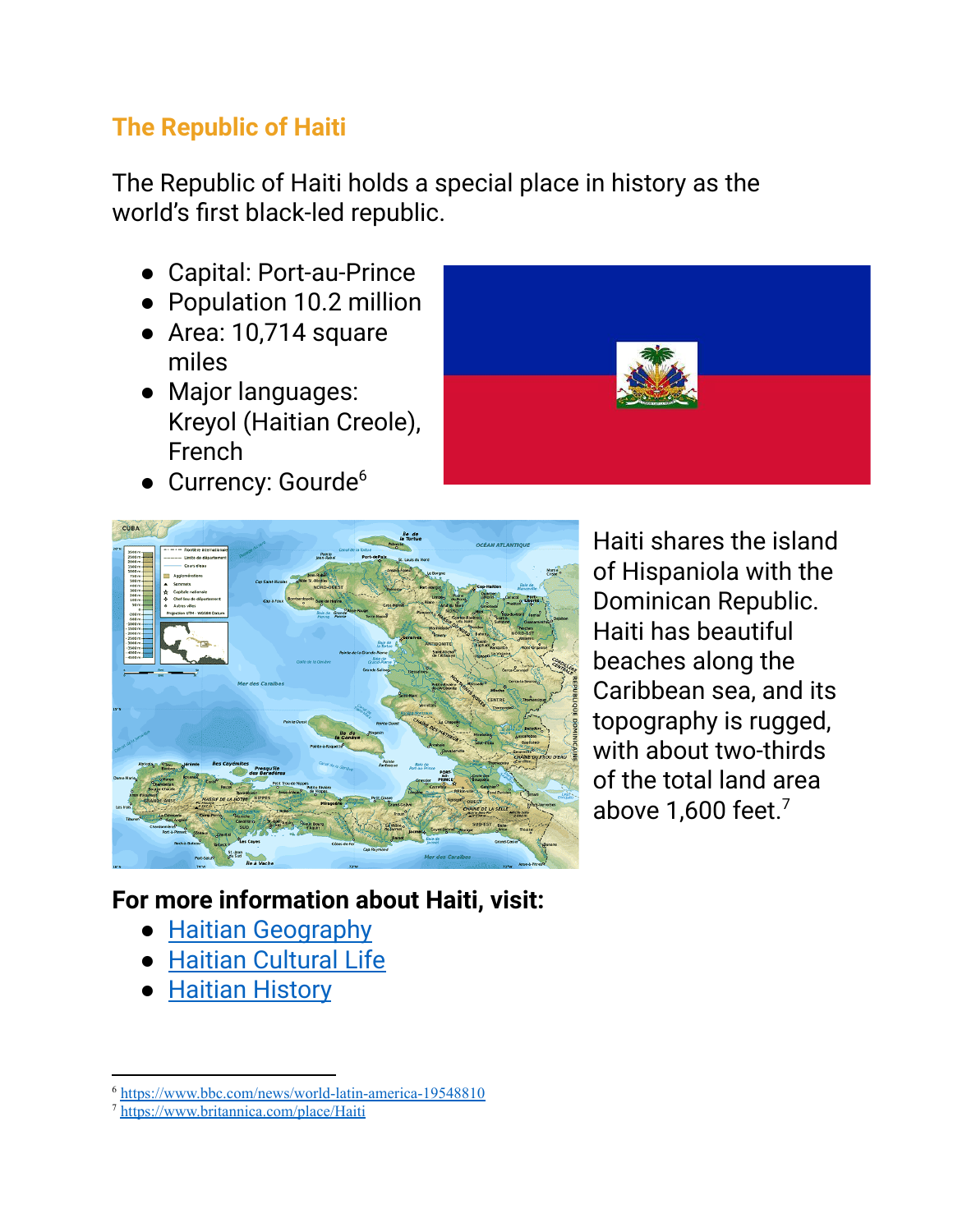# **Haitian Communities in Montreal, Canada**



**Montreal** is the second-most-populous city in Canada and the principal metropolis of the province of Quebec, Canada. 8

### **Canadians of Caribbean origin**

belong to one of the largest non-European ethnic groups in Canada. They are put at an estimated half a million or almost 2% of the total population of Canada. Haitian immigration to Quebec has skyrocketed in the past 10 years, particularly after the devastating 2010 earthquake which sent thousands of Haitians to search for new homes outside of their native land.

Haitians are put at 13.9 percent of the total black population in Canada. 9 Haitians began arriving in Quebec in the 1960s to flee the tyranny of dictator François Duvalier, known as Papa Doc. Today, there is a Haitian member of Parliament, a senator as well as celebrated singers, and more. 10



<sup>8</sup> <https://www.britannica.com/place/Montreal>

<sup>9</sup> <https://www.newsamericasnow.com/10-fast-facts-about-caribbean-immigrants-in-canada/>

<sup>10</sup> <https://www.nytimes.com/2018/01/13/world/canada/quebec-immigrants-haitians.html>